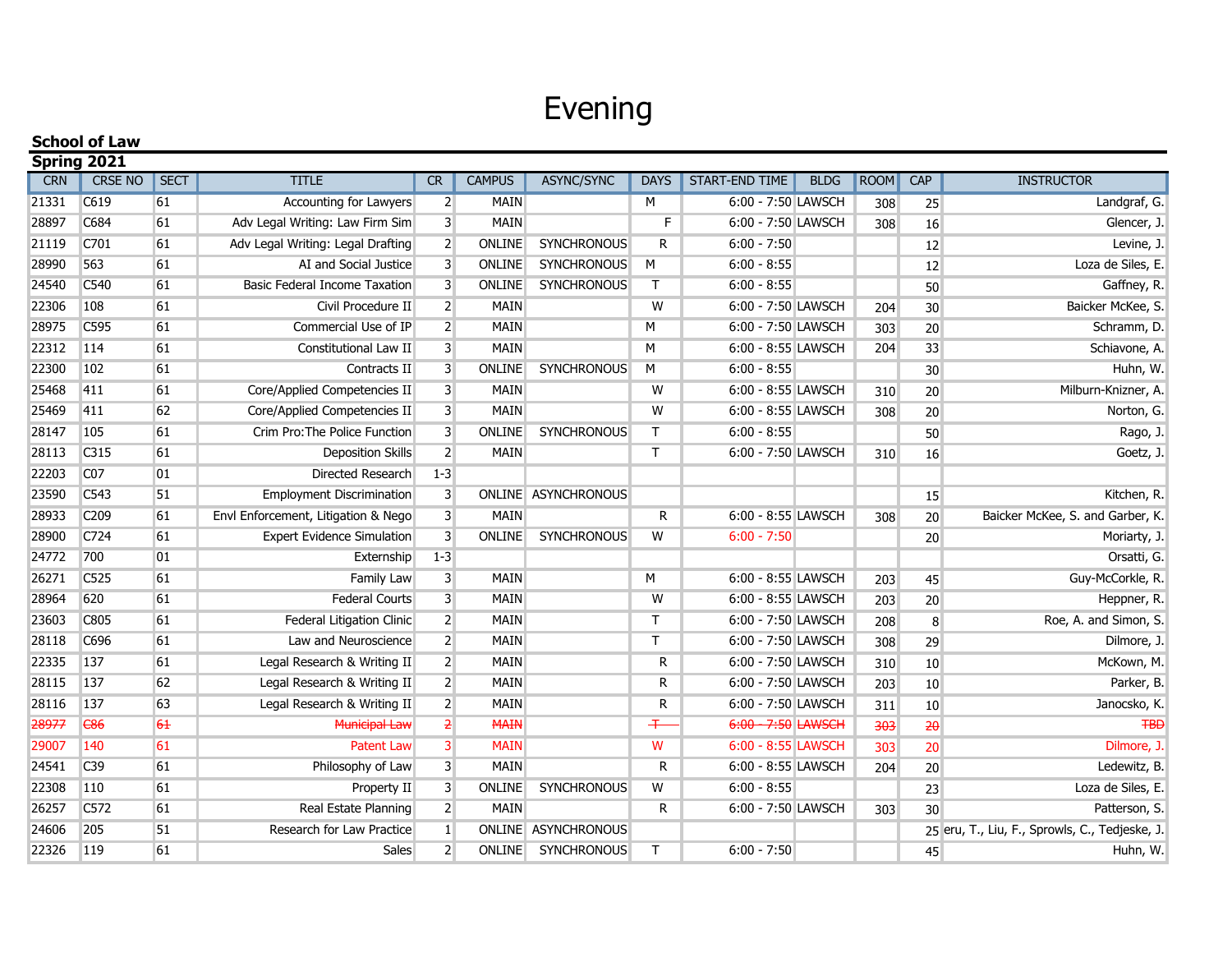| 28120 | 122  | 61  | Securities Regulation                         | <b>MAIN</b> |                     |    | 6:00 - 7:50 LAWSCH | 311 | 20              | Van Meter, S.            |
|-------|------|-----|-----------------------------------------------|-------------|---------------------|----|--------------------|-----|-----------------|--------------------------|
| 25716 | 155  | 52  | Strategies for Legal Success                  |             | ONLINE ASYNCHRONOUS |    |                    |     | 20 <sup>1</sup> | Herman, M.               |
| 22310 | 112  | 61  | Torts II                                      | ONLINEL     | <b>SYNCHRONOUS</b>  |    | $6:00 - 7:50$      |     | 30 <sup>1</sup> | Jamison, D.              |
| 28898 | 145  | 61  | <b>Trademark &amp; Unfair Competition Law</b> | <b>MAIN</b> |                     |    | 6:00 - 8:55 LAWSCH | 310 | 20              | Sneath, H.               |
| 24726 | C430 | 61  | Unemployment Compensation Clinic              | ONLINE      | <b>SYNCHRONOUS</b>  | R. | $6:00 - 7:50$      |     |                 | Romano, J. and Simon, M. |
| 28123 | 529  | -61 | Wills & Healthcare Clinic                     | ONLINE      | <b>SYNCHRONOUS</b>  | R. | $6:00 - 7:50$      |     |                 | Orsatti, G.              |

**Revised 1/13/2021**